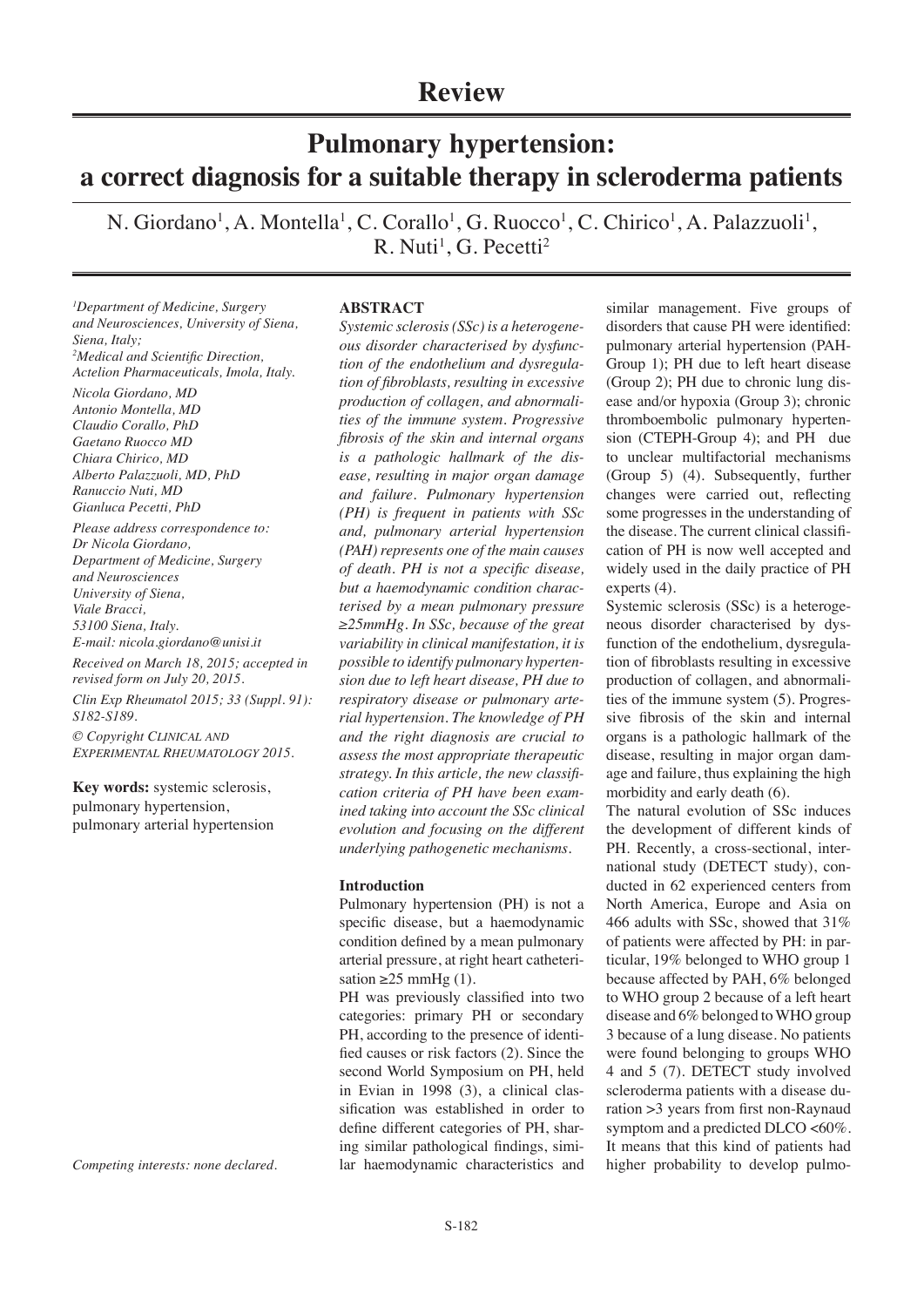nary hypertension. However, this study showed the distribution of the different forms of pulmonary hypertension in scleroderma population. About our country, in a recent study, Iudici *et al.* showed that prevalence of PAH (3.1%) and post-capillary PH (1.4%) was lower than Anglo-Saxon cohorts (8).

The different forms of PH show different pathological mechanisms, as follows: *PAH* (Group 1). It is defined by a mean pulmonary arterial pressure at right heart catheterisation  $\geq 25$  mmHg, with a normal pulmonary capillary wedge pressure  $(\leq 15 \text{ mmHg})$ . It is very important to highlight that values between 21 and 24 mmHg are not considered normal, even if this cohort of patients has not been widely studied. One subset is represented by SSc patients, in whom the presence of "borderline" pressure is associated with a high risk to develop PAH (9). In these patients we could find normal systolic pulmonary arterial pressure at rest, but pathologic  $V'O$ <sub>/</sub>/ HR slopes during exercise, which represent high risk to develop PAH (10). Increased pulmonary artery pressure is due to sustained vasoconstriction, excessive pulmonary vascular remodelling and in situ thrombosis, which leads to increased vascular resistance (11). The contributing factors likely involve accumulation of multiple events, on top of a genetic predisposition background. These factors involve vasoconstrictive and pro-remodelling processes, including inflammatory, procoagulant, antiapoptotic, and autoimmune mediators, cell–cell and cell–matrix interactions, and environmental factors over time (12). One of the most important mediator in the vascular remodelling is endothelin-1 (ET-1). ET-1 is produced by endothelial cells, and it induces vasoconstriction in contrast to prostaglandin  $I_2$  (PGI<sub>2</sub>) and nitric oxide (NO), in order to maintain the vascular tone. In SSc patients and in PAH patients, it is possible to observe an abnormal increase of  $ET-1$  and a decrease of  $PGI<sub>2</sub>$ and NO (13). In physiological condition, ET-1 binds two receptors called  $ET_A$ , prevalently expressed on blood vessels muscle cells, and  $ET_B$ , mainly expressed on the endothelial cells. ET-1 binds  $ET_A$  and induces vasoconstriction;

at the same time it binds  $ET_B$  inducing vasodilation (14). In PAH patients and usually in SSc patients, it is possible to observe a different expression of the ET-1 receptors:  $ET_A$  receptors are expressed as usual, while  $ET_B$  receptor are down regulated on endothelial cells and up-regulated on muscle cells (15). It is not well established if this condition is genetically pre-defined or if it is due to a receptor's clearance impairment. In any case, the result is a vascular remodelling (13-16). ET-1, binding  $ET_{B}$ receptors expressed in muscles cells, induces an uncontrolled cell proliferation resulting in vessel obliteration (13- 16). The consequence is an increase of pulmonary vascular resistance and an increase of PAH. Although the initial damage in PAH involves the pulmonary vasculature, survival of PAH patients is closely related to right ventricular (RV) function (17). PAH induces RV pressure overload, which activates RV wall stress with consequent myocardial remodelling. At the beginning, it is an adaptive remodelling but then it becomes a maladaptive remodelling with dilatation and failure (18-20). The prevalence of PAH is well established only in scleroderma, and the rate of occurrence is estimated between 7% and 12% (21-22). The outcome for SSc patients with PAH remains poor and worse compared to other PAH subgroups. The 1-year mortality rate in patients with idiopathic PAH is approximately 15% (17) *versus* 30% in PAH-associated with scleroderma (23). Recent data suggest that in scleroderma early diagnosis and early treatment may improve long-term outcome (24).

The onset of PAH in SSc patients is on average 6.3±6.6 years after SSc diagnosis, and earlier onset is recorded in older patients (on average 58±12.5 years old). Limited systemic sclerosis (lSSc) seems to be a predisposing factor to PAH onset (25).

*PH due to left heart disease* (Group 2). The mechanisms responsible for the increase in pulmonary arterial pressure (PAP) are multiple and include the passive backward transmission of the pressure elevation (26). The onset could be the left ventricular systolic and diastolic dysfunctions, vascular disease, and congenital cardiomyopathies. In these con-

ditions, the transpulmonary pressure gradient and pulmonary vascular resistance (PVR) are within the normal range (27). In other circumstances, the elevation of PAP is greater than pulmonary wedge pressure; moreover an increase in PVR is also observed (post-capillary reactive or "out of proportion" PH) (28). The factors that lead to reactive (out of proportion) PH, so that the reason why some patients develop the acutely reversible vasoconstrictive or the fixed obstructive component or both are poorly understood (29, 30). A recent study showed that, in scleroderma patients, left ventricular systolic dysfunction is rare and it is more frequently observed in those with dSSc than with lSSc (31). In addition, other abnormalities are frequent: in particular, left ventricular hypertrophy was found in 22.6% patients and left ventricular diastolic dysfunction was observed in 17.7% (31). These conditions may induce PH, even if its prevalence is actually unknown (32).

*PH due to lung diseases and/or hypoxaemia* (Group 3). Hypoxic pulmonary vasoconstriction is a physiological phenomenon in which pulmonary arteries constrict in the presence of hypoxia, redirecting blood flow to alveoli with a higher oxygen content (6). This phenomenon might seem illogical at first, as low oxygen levels should theoretically lead to increased blood flow to the lungs, increasing gaseous exchange. This condition induces PH associated with a poor prognosis, due to a progressive right heart failure (33). However, in the majority of the patients with lung disease end/or hypoxemia, PH is mild to moderate and only a small number of patients develop severe PH (34). In SSc, the prevalence of pulmonary hypertension secondary to lung fibrosis is approximately 30% and it involves prevalently patients with diffuse disease (35). The treatment of this kind of PH is focused on management of the underlying lung disorder and hypoxia (36).

### **Diagnosis of pulmonary hypertension**

A correct diagnosis is essential because there are specific therapeutic approaches that apply only to PAH while for the other forms of PH it is possible to treat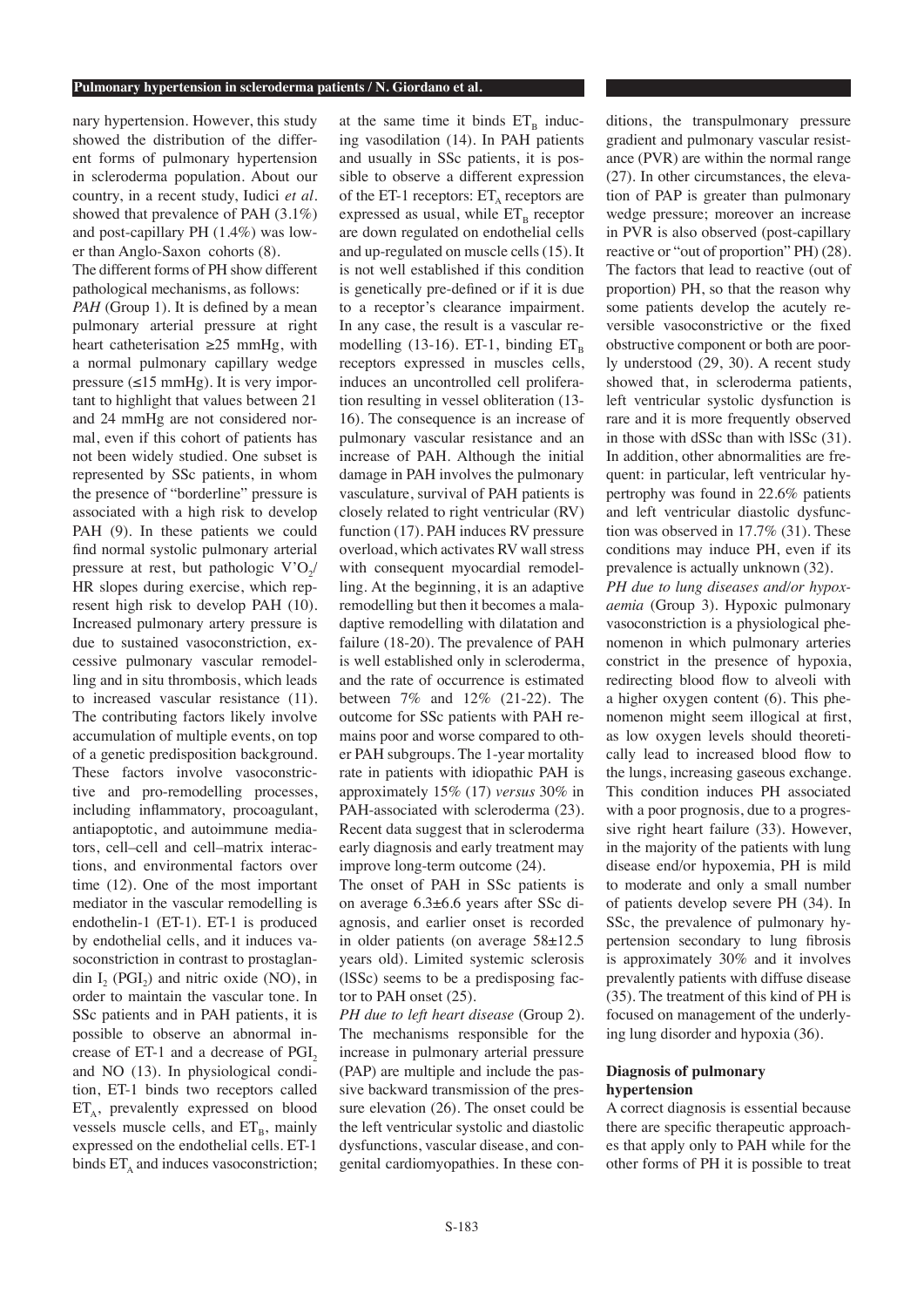hypertension by addressing the etiologic condition, for example improving left heart or lungs functionality.

The evaluation process of a patient with suspected PH requires a series of investigations aiming at: confirming the diagnosis; clarifying the clinical group of PH and the specific aetiology within the PAH group; evaluating the functional and haemodynamic impairment (Fig. 1) (37). The diagnostic process starts with the identification of the most common clinical groups of PH (group 2 left heart disease and group 3 lung diseases), excluding group 4 CTEPH and the rare conditions in group 5, and recognising the different PAH types in group 1. Transthoracic echocardiography is the first step of instrumental analysis process, very useful for screening, bat not for definitive diagnosis. It provides several variables which correlate with right heart haemodynamics (including PAP), and it should always be performed in the case of suspected PH. The estimation of PAP is based on the peak velocity of the jet of tricuspid regurgitation. The simplified Bernoulli equation describes the relationship between tricuspid regurgitation velocity and the peak pressure gradient of tricuspid regurgitation: *tricuspid regurgitation pressure = 4 x (tricuspid regurgitation velocity)2* . This equation can estimate PA systolic pressure taking into account right atrial pressure:

*PA systolic pressure = tricuspid regurgitation pressure + estimated right atrial pressure*. Right atrial pressure can be evaluated based on the diameter and respiratory variation of the inferior vena cava, although a fixed value of 5 or 10 mmHg is often assumed. When tricuspid regurgitation velocity is between 2.9–3.4 m/s, PA systolic pressure will be 37–50 mmHg and, either with or without additional echocardiographic variables, PH is possible (20). If tricuspid regurgitation velocity is >3.4 m/s, PA systolic pressure will be >50 mmHg and, either with or without additional echocardiographic variables, the diagnosis is PH. The second step defines the clinical group. If transthoracic echocardiography values are suggestive of PH, using the same tool and usual electrocardiogram, the same operator can evaluate the left heart involvement in order to confirm or to exclude the PH Group 2. Pulmonary function tests and arterial blood gases will identify the contribution of underlying airway or parenchymal lung disease (Group 3). Patients with PAH usually have decreased lung diffusion capacity for carbon monoxide (typically in the



**Fig. 1.** Diagnostic approach to pulmonary hypertension. PH: pulmonary hypertension; V/Q: ventilation/ perfusion; RHC: right heart catheter; mPAP: mean pulmonary artery pressure; PWP: pulmonary wedge pressure; PVR: pulmonary vascular resistance: WU: wood units.

range of 40–80% predicted) and mild to moderate reduction of lung volumes (33). Peripheral airway obstruction can also be detected. Arterial oxygen tension is normal or only slightly lower than normal at rest and arterial carbon dioxide tension is decreased because of alveolar hyperventilation (37). COPD, as a cause of hypoxic PH, is diagnosed on the evidence of irreversible airflow obstruction together with increased residual volumes, reduced diffusion capacity for carbon monoxide and normal or increased carbon dioxide tension. A decrease in lung volume, together with a decrease in diffusion capacity for carbon monoxide, may indicate a diagnosis of interstitial lung disease. The severity of emphysema and of interstitial lung disease can be diagnosed using highresolution computed tomography (CT). If clinically suspected, oximetry or polysomnography screening overnight will exclude significant obstructive sleep apnoea/hypopnea. High-resolution computed tomography (HRCT) provides detailed views of the lung parenchyma, and facilitates the diagnosis of interstitial lung disease and emphysema (33).

The exclusion of left heart disease and lung involvement leads to a suspect of thromboembolism and to ventilation/ perfusion lung scan, which is still the screening method to choose for chronic thromboembolic pulmonary hypertension (CTEPH) because of its higher sensitivity than CT (38). It is important to underline that CTEPH is not common in SSc patients. If ventilation/perfusion lung scan results negative, the last possibility is a diagnosis of PAH. Right heart catheterisation (RHC) is mandatory to confirm the diagnosis of PAH and to assess the severity of the haemodynamic impairment.

Recent data suggest that in PAH SSc patients, early diagnosis and early intervention may improve long-term outcome (39). Echocardiography screening for the detection of PH has been recommended in asymptomatic patients with the scleroderma spectrum of disease (40). Compared to patients in routine clinical practice, PAH screening programs in SSc are able to identify patients with milder forms of the disease, allowing earlier management and better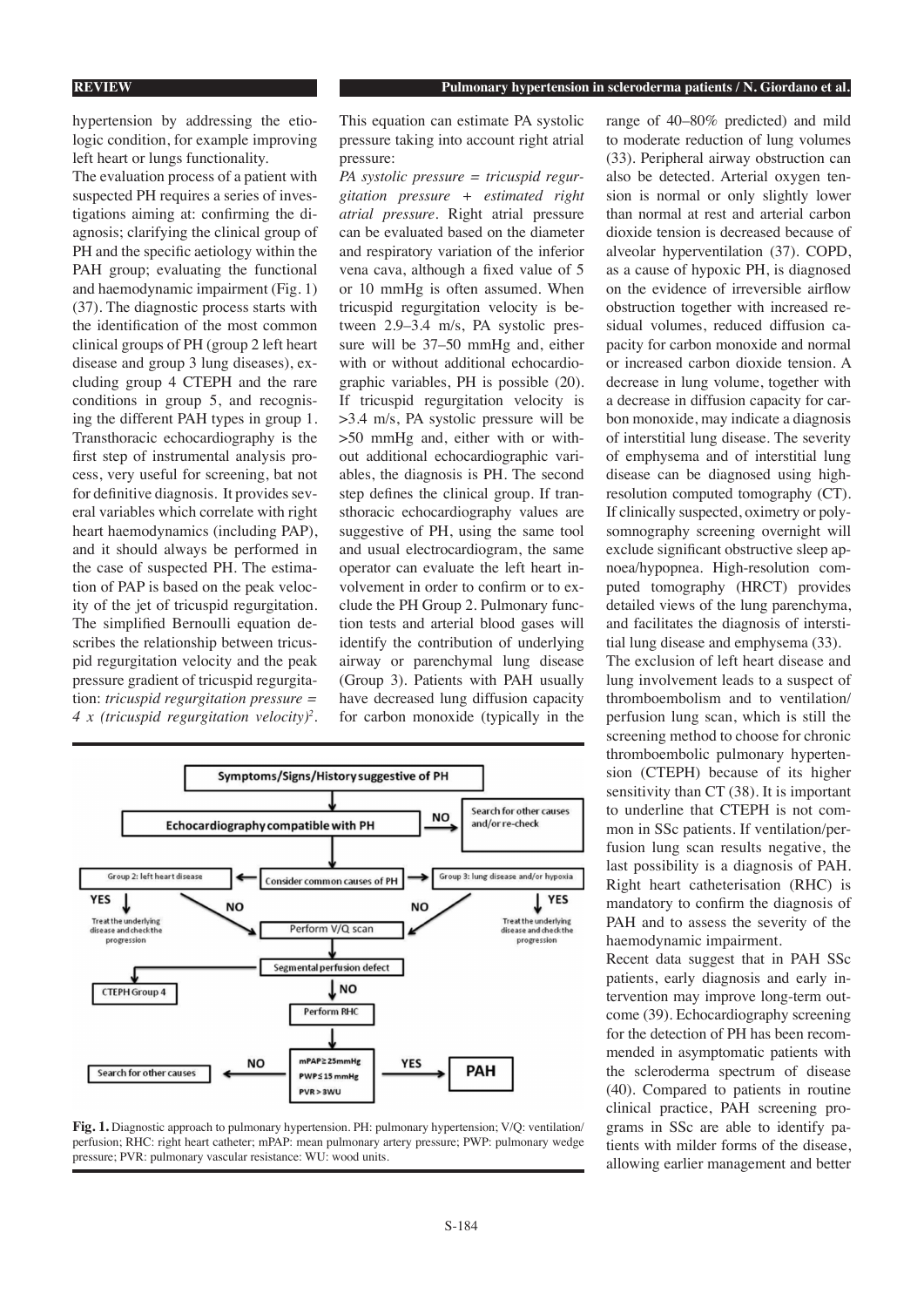#### **Pulmonary hypertension in scleroderma patients / N. Giordano et al. REVIEW**

results. Despite correct management, after 8 years since treatment initiation only 17% of the patients treated after symptoms onset (8 years) are alive, while patients with PAH identified by screening have  $64\%$  survival (24). Unfortunately, transthoracic echocardiography can fail. Recently, the cross-sectional, international study DETECT showed that the 7.1% of SSc-PAH patients (diagnosis through RHC) have undetectable tricuspid regurgitation, and the 35.7% of SSc-PAH patients (diagnosis through RHC) have a tricuspid regurgitation <2.8 m/ sec, a value under the diagnosis threshold (7). In order to identify the missing patients, in the same study, a 2-step diagnostic approach has been added, involving SSc patients with DLCO<60% and with disease duration >3 years (7). The first step is a simple screening test, aimed at identifying the presence of telangiectasia, anticentromere antibodies, right axis deviation on electrocardiogram, low DLCO and serum biomarkers (urate and N-terminal pro–B-type natriuretic peptide [NT-proBNP]). All these features describe patients with possible PAH, without an echocardiogram approach, and the sensitivity of PAH presence is 97%. Step 2 takes into account echocardiography with tricuspid regurgitation jet and, most importantly, right atrium area evaluation (sensitivity 99%). If the nomogram indicates high probability for PAH, a RHC should be performed in order to confirm the diagnosis. With this algorithm, the number of missed PAH diagnosis is 4%, compared to 29% with the echocardiography-based approach recommended in the current European Respiratory Society/European Society of Cardiology guidelines, thus suggesting that using a broader panel of diagnostic tools provides more reliable information than echocardiography alone (41). The DE-TECT algorithm is not yet validated in patients with DLCO >60% (37).

Scleroderma is a systemic disease, able to involve heart, lungs, and vessels**,** so it is possible to have different forms of PH in the same patient (9). Despite the prevalence of this "mixed" condition is unknown, it is very important to make an appropriate diagnosis in order to use the best pharmacological approach.

The key to the problem is to understand if the pulmonary artery pressure values are proportionate or disproportionate compared to the underlying disease. In the last publication of the proceedings of the 5th World symposium on pulmonary hypertension, the concept of "out of proportion" is better identified than in the past ESC/ERS PH guidelines (3). The current haemodynamic definition of PH secondary to left heart disease combines a mean pulmonary artery pressure mPAP≥25mmHg, a pulmonary artery wedge pressure PAWP>15 mmHg, and a normal or reduced cardiac output (CO). In order to understand if the PH is completely post capillary or there is a pre-capillary component, it is possible to use the Diastolic Pressure Difference (DPD) defined as *diastolic PAP - mean PAWP*. Thanks to this data it is possible to define *Post capillary Hypertension when there is PAWP >15 mmHg and DPD<7 mmHg; combined Pre/Post capillary Hypertension when PAWP >15 mmHg and DPD>7 mmHg*  (78). SSc patients occasionally develop pulmonary fibrosis and PH, but they can also develop PAH. The main issue is still to understanding if PH originates from lung disease (Group 3) or from vascular remodelling (Group 1). In this sense PFT or HRCT estimates of ILD extent are likely not enough to reliably distinguish between PAH versus PH-ILD in this patients (42). In order to overcome the term "out of proportion", the Nice proceedings 2013 indicates this new definition (Table I).

In patients with both lung disease and PAH, the use of PAH-approved drug may be considered through monitoring of gas exchange and inclusion in prospective registries. Gas exchange may be found to be deteriorated, because of interference with the hypoxic vasoconstriction, or it may be improved, because of normoxic vasodilatation and higher central venous oxygen saturation upon drug inducing cardiac index (CI) increases (3).

Recently, a group of expert, using a systematic review and applying RAND/ UCLA (University of California, Los Angeles) consensus methodology, recommended that all patients with SSc should be screened for PAH. In addi-

tion, patients with mixed connective tissue disease or other CTDs with scleroderma features (scleroderma spectrum disorders) should be screened for PAH. Moreover, it was recommended that screening pulmonary function tests (PFTs) with single breath diffusing capacity for carbon monoxide, transthoracic echocardiogram, and measurement of N-terminal pro-brain natriuretic peptide (NT-proBNP) should be performed in all patients with SSc and scleroderma spectrum disorders. In patients with SSc and scleroderma spectrum disorders, transthoracic echocardiogram and PFTs should be performed annually. The full screening panel (transthoracic echocardiogram, PFTs, and measurement of NT-proBNP) should be performed as soon as any new signs or symptoms are present (43).

### **Treatment of pulmonary arterial hypertension**

Only for pulmonary arterial hypertension (Group 1) is it possible to have a specific treatment, able to act on the vascular disease. PAH pharmacological approach starts from pathophysiological knowledge, therefore the aims of the treatment are to correct endothelial dysfunction, to antagonise the ET-1 action and to enhance PGI2 and NO activity. The complexity of the treatment algorithm for PAH has progressively increased since the 2nd World Symposium on Pulmonary Hypertension in Evian (France) in 1998 when, apart from calcium channel blockers (CCBs) for vasoreactive patients, the only approved therapy was epoprostenol administered by continuous intravenous infusion. Five years later, at the 3rd WSPH held in Venice (Italy) in 2003, the treatment algorithm had expanded to 5 compounds belonging to 3 pharmacological classes, prostanoids, endothelin receptor antagonists (ERA), and phosphodiesterase type 5 inhibitors (PDE-5i), and included 4 different routes of administration (oral, inhaled, subcutaneous, and intravenous). In 2008, the 4th WSPH was held in Dana Point (California) and confirmed the same pharmacological approach (3). Although this progress in pharmacotherapy has been associated with a reduction of morbidity and mor-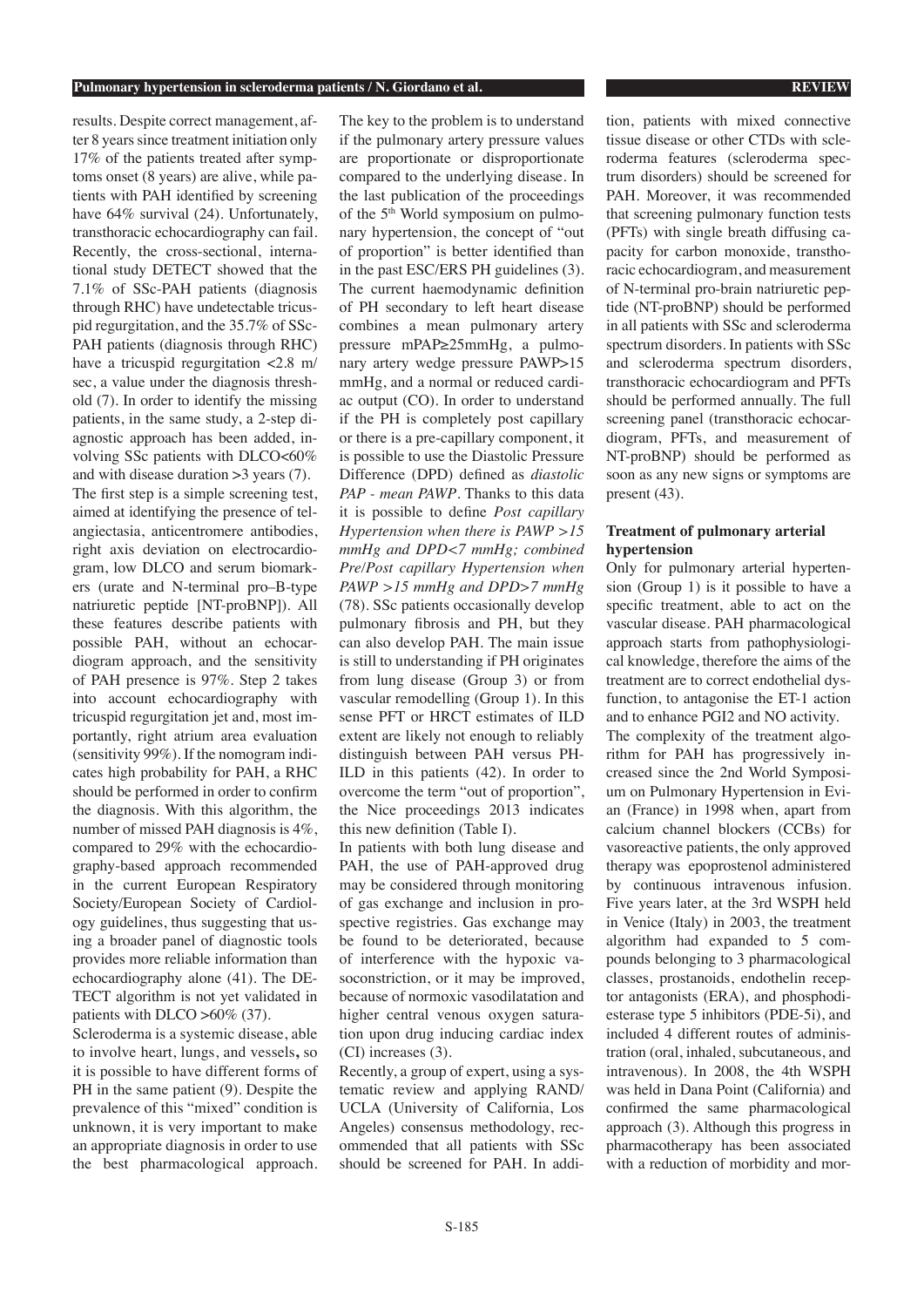#### **Table I.**

| Underlying lung disease                                                                                                                                          | mPAP $\geq$ 25 and <35 mm Hg<br>at rest                                                          | $mPAP \geq 35$ mm Hg<br>at rest                                                                                                                       |
|------------------------------------------------------------------------------------------------------------------------------------------------------------------|--------------------------------------------------------------------------------------------------|-------------------------------------------------------------------------------------------------------------------------------------------------------|
| COPD with $FFV1 > 60\%$ of<br>predicted / PF with FVC $\geq 70\%$ of<br>predicted / CT: absence of or only<br>very modest airway or parenchymal<br>abnormalities | PH classification uncertain<br>No data currently support<br>treatment with PAH-approved<br>drugs | PH classification uncertain:<br>discrimination between PAH<br>(group 1) with concomitant<br>lung disease or PH caused by<br>lung disease ( $\gamma$ ) |
| COPD with FEV1 $<60\%$ of<br>predicted / PF with $FVC < 70\%$<br>of predicted / Combined pulmonary<br>fibrosis and emphysema on CT                               | PH-COPD. PH-PF. PH-CPFE<br>No data currently support<br>treatment with PAH-approved<br>drugs     | Severe PH-COPD, severe<br>PH-PF, severe PH-CPFE                                                                                                       |

COPD: chronic obstructive pulmonary disease; FEV1: forced expiratory volume 1s; PF: pulmonary fibrosis; CT: computed tomography; PH: pulmonary hypertension; PAH: pulmonary arterial hypertension; FVC: forced vital capacity; CPFE: combined pulmonary fibrosis and emphysema.

tality in different meta-analyses, poor outcome still characterises patients with PAH (41).

#### *Nitric oxide pathway*

Impairment of NO synthesis and signalling through the NO-soluble guanylate cyclase (sGC)-cyclic guanosine monophosphate (cGMP) pathway is involved in the pathogenesis of pulmonary hypertension.

Soluble guanylate cyclase stimulators: while PDE-5i such as sildenafil and tadalafil, enhance the NO–cGMP pathway slowing cGMP degradation, sGC stimulators enhance cGMP production and are potentially effective also in conditions in which endogenous NO is depleted (44, 45). Pre-clinical studies with sGC stimulators have shown antiproliferative and antiremodelling properties in various animal models. Riociguat has a dual mode of action, acting in synergy with endogenous NO and also directly stimulating sGC independent of NO availability (46). An RCT [PATENT-1 (Pulmonary Arterial Hypertension Soluble Guanylate Cyclase-Stimulator Trial)] in 443 PAH patients (44% and 6% on background therapy with ERA or prostanoids, respectively) treated with riociguat (up to 2.5 mg 3 times daily) has shown favourable results on exercise capacity, haemodynamics, WHO-FC, and time to clinical worsening. The increase in exercise capacity was also demonstrated in patients on background therapy. The most common serious adverse event in the placebo group and the 2.5 mg group was syncope (4% and 1%, respectively)

(46). The combination of riociguat and PDE-5i is contraindicated due to hypotension and other relevant side effects detected in the open-label phase of the PATENT-plus study. Riociguat is approved by the FDA and EMA for PAH and chronic thromboembolic pulmonary hypertension (CTEPH) (44). PDE-5: inhibition of the cyclic guanosine monophosphate degrading enzyme PDE-5 results in vasodilation through the NO/cGMP pathway at sites expressing this enzyme (47, 48). Since the pulmonary vasculature contains substantial amounts of PDE-5, the potential clini-

cal benefit of PDE-5i has been investigated in PAH (46, 47). In addition, PDE-5i exert antiproliferative effects (47, 48). PDE-5i sildenafil and tadalafil, approved for the treatment of erectile dysfunction, cause significant pulmonary vasodilation. Sildenafil is an orally active, potent, and selective PDE-5i. Five RCTs in PAH patients treated with sildenafil have confirmed favourable results on exercise capacity, symptoms, and/or haemodynamics (49).

The approved dose of sildenafil is 20 mg three times daily. Most side effects of sildenafil are mild to moderate and mainly related to vasodilation (headache, flushing, epistaxis) (50).

Sildenafil is approved for PAH patients (51). Tadalafil is a once daily dispensed, selective PDE-5i (52). An RCT (PHIRST [Pulmonary arterial Hypertension and ReSponse to Tadalafil] trial) in 406 PAH patients (53% on background bosentan therapy) treated with tadalafil (2.5, 10, 20, or 40 mg once daily) has shown favourable results on exercise capacity, symptoms, haemodynamics, and time to clinical worsening at the highest dose (44, 51, 52). The side effect profile was similar to that of sildenafil. Tadalafil is approved for PAH patients (52).

#### *Prostacyclin pathway*

Prostacyclin is produced predominantly by endothelial cells and induces potent vasodilation of all vascular beds (53); in addition, it is an inhibitor of platelet aggregation and also appears to have both cytoprotective and antiproliferative activities (53). Dysregulation of the prostacyclin metabolic pathways has been shown in patients with PAH, as assessed by reduction of prostacyclin synthase expression in the pulmonary arteries  $(54, 55)$ .

The clinical use of prostacyclin in patients with PAH has been extended by the synthesis of stable analogues (44). Epoprostenol (synthetic prostacyclin) has a short half-life (3 to 5 min) and it is stable at room temperature for only 8 h requiring cooling, continuous administration by means of an infusion pump and a permanent tunneled catheter (56). The efficacy of continuous intravenous (IV) administration of epoprostenol has been tested in 3 unblinded RCTs in patients with idiopathic PAH and in those with PAH associated with the scleroderma spectrum of diseases. Epoprostenol improves symptoms, exercise capacity, and haemodynamics in both clinical conditions; moreover it is the only treatment able to reduce mortality in idiopathic PAH, as reported in a randomised study (57). The meta-analysis for total mortality of the 3 epoprostenol RCTs, performed with the Mantel-Haenszel and the Peto fixed-effect methods, showed a relative risk (RR) reduction of 70% and 68% respectively (44). Serious adverse events related to the delivery system include pump malfunction, local site infection, catheter obstruction, and sepsis. Intravenous epoprostenol is approved for PAH patients. A thermostable formulation of epoprostenol is actually approved in the United States, Canada, Japan and in most of the European countries and does not require cooling packs to maintainstability beyond 8 to 12 h (57-58).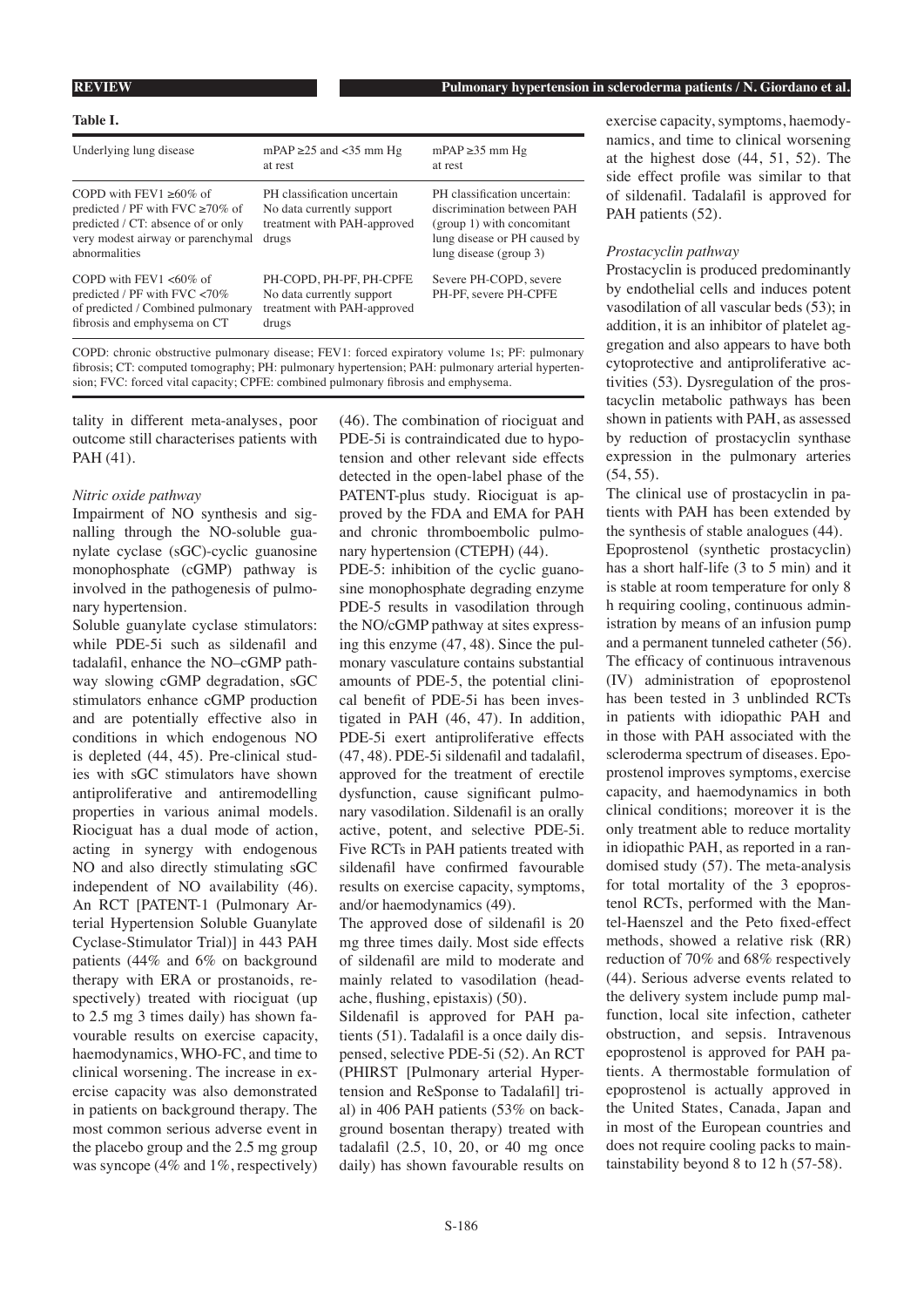#### **Pulmonary hypertension in scleroderma patients / N. Giordano et al. REVIEW**

Treprostinil is a tricyclic benzidine analogue of epoprostenol, with sufficient chemical stability to be administered at room temperature. These characteristics allow administration of the compound by the IV as well as the subcutaneous and oral route (44). The subcutaneous administration of treprostinil can be accomplished by a microinfusion pump and a small subcutaneous catheter. The effects of treprostinil in PAH were studied in an RCT and showed improvements in exercise capacity, haemodynamics, and symptoms. Infusion site pain was the most common adverse effect of treprostinil, leading to discontinuation of the treatment in 8% of cases on active drug and limiting dose increase in an additional proportion of patients (59).

An RCT (TRIUMPH [inhaled TReprostInil sodium in Patients with severe Pulmonary arterial Hypertension]) with inhaled treprostinil in PAH patients on background therapy with either bosentan or sildenafil, showed improvements in 6MWD by 20 m at peak dose, Nterminal pro-B-type natriuretic peptide (NT-proBNP) and quality-of-life measures (60).

Intravenous treprostinil is approved in the United States and European Union in patients with PAH who cannot tolerate the subcutaneous administration (based on bioequivalence) (61). Inhaled treprostinil is approved for PAH in the United States (44).

Inhaled Iloprost is a stable analogue of PGI, approved for PAH treatment. It is administered by inhalation, thus avoiding most of the systemic side effects associated with intravenous or subcutaneous prostanoid infusion (44). Two randomised controlled 12-weeks trials in patients with PAH have demonstrated efficacy and favourable safety profile as monotherapy (the AIR trial) and in combination with bosentan (STEP study) (62, 63). Inhaled Iloprost is approved in Europe, US, Canada and Japan (64).

#### *Endothelin pathway*

Activation of the endothelin system has been demonstrated in plasma and lung tissue of PAH patients (65). Although it is not clear if the increases in endothelin plasma levels are a cause or a consequence of PH, these data support a prominent role for the endothelin system in the pathogenesis of PAH (66). ET-1 exerts vasoconstrictor and mitogenic effects by binding two distinct receptor isoforms in the pulmonary vascular smooth muscle cells,  $ET<sub>A</sub>$  and  $ET_B$  receptors (67).  $ET_B$  receptors are also present in endothelial cells and their activation leads, in physiological conditions, to the release of vasodilators and antiproliferative substances, such as NO and prostacyclin that may counterbalance the deleterious effects of ET-1. In pathological condition,  $ET_B$  receptors cause vascular remodelling, leading to vessel narrowing (65, 67).

Ambrisentan is a nonsulfonamide, propanoic acid class, ERA that is selective for the  $ET_A$  receptor (68). It has been evaluated in a pilot study and in two large RCTs (ARIES [Ambrisentan in pulmonary arterial hypertension, randomised, double-blind, placebo-controlled, multicentre, Efficacy Study]-1 and -2), which have demonstrated efficacy on symptoms, exercise capacity and haemodynamics of patients with idiopathic PAH, PAH associated with connective tissue disease and human immunodeficiency virus infection (69). Ambrisentan has been approved for the treatment of WHO-FC II and III patients. The incidence of abnormal liver function tests range from 0.8% to 3%. An increased incidence of peripheral edema has been reported with ambrisentan use. Ambrisentan is approved for PAH patients (44).

Bosentan is an oral active dual  $ET_A$ and  $ET_B$  receptor antagonist and the first molecule of its class to be synthesised (44). Bosentan has been evaluated in PAH (idiopathic, associated with connective tissue disease and Eisenmenger's syndrome) in five RCTs (Study-351, BREATHE [Bosentan Randomised trial of Endothelin Antagonist THErapy]-1, BREATHE-2, BREATHE-5, and EARLY [Endothelin Antagonist trial in mildly symptomatic pulmonary arterial hypertension patients]), which showed improvement in exercise capacity, functional class, haemodynamics, echocardiographic and Doppler variables, and time to clinical worsening (70-73). Increases in hepatic aminotransferases occurred in approximately 10% of the subjects, but were found to be dose-dependent and reversible after dose reduction or discontinuation. For these reasons, liver function testing should be performed monthly in patients receiving bosentan. Bosentan is approved for PAH patients WHO-FC II and III (44).

Disease progression occurs despite the availability of drugs that are specific for the disorder. Endothelin-receptor antagonists, phosphodiesterase type 5 inhibitors, and prostacyclin and its analogues have been approved for the treatment of pulmonary arterial hypertension and adopted clinically on the basis of shortterm trials (12 to 16 weeks) showing improvements in exercise capacity as measured by the distance walked in 6 minutes (74). However, current guidelines suggest that the primary endpoint in phase 3 trials of new treatments for pulmonary arterial hypertension should be morbidity and mortality (75). The dual endothelin-receptor antagonist macitentan was developed by modifying the structure of bosentan to increase efficacy and safety (44). Macitentan is characterised by sustained receptor binding and enhanced tissue penetration (43). In the SEPAPHIN study (Study with an Endothelin Receptor Antagonist in Pulmonary Arterial Hypertension to Improve Clinical Outcome), the first large-scale RCT, it has been investigated whether long-term treatment with macitentan reduces morbidity and mortality among patients with pulmonary arterial hypertension. 742 PAH patients were treated with 3 or 10 mg macitentan as compared with placebo for a blind median observation of 115 weeks. The primary endpoint was the time from the initiation of treatment, to the first occurrence of a composite endpoint compound by death, atrial septostomy, lung transplantation, initiation of treatment with intravenous prostanoids, or worsening of PAH. Macitentan significantly reduced this composite endpoint of morbidity and mortality among patients with PAH, and also increased exercise capacity. Benefits were shown both for patients who had not received treatment previously and for those receiving background therapy for PAH.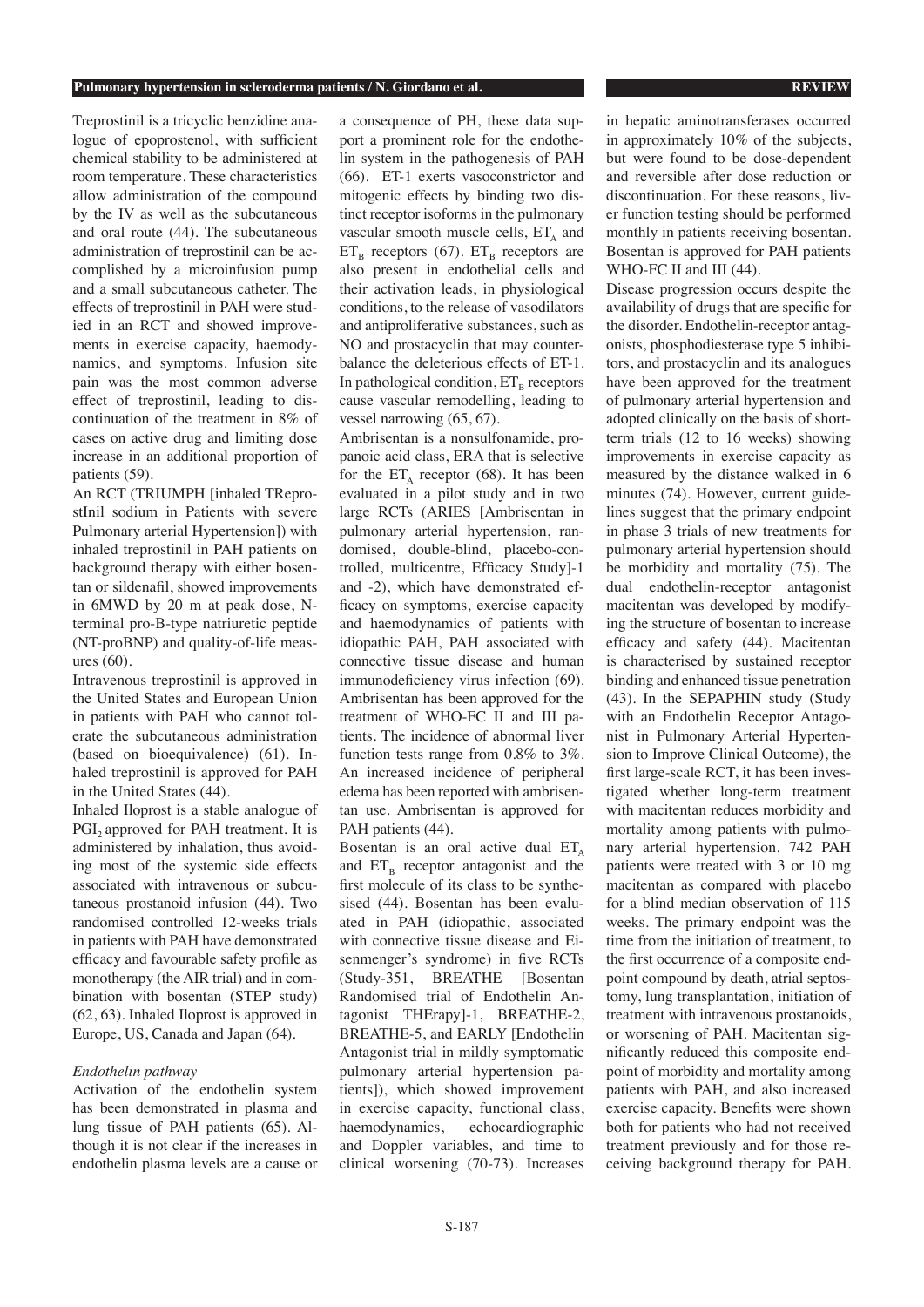### **REVIEW Pulmonary hypertension in scleroderma patients / N. Giordano et al.**

While no liver toxicity was shown, reduction in blood haemoglobin to 8 g/dl was observed in 4.3% of patients receiving 10 mg of macitentan (76). In conclusion, PH is a haemodynamic condition able to induce right heart failure (77). SSc patients can develop three kinds of PH: pulmonary hypertension due to left heart disease, pulmonary hypertension due to lung disease and pulmonary arterial hypertension due to vascular remodelling (7). It is important to know that there is a different prognosis for the different kinds of PH. PH due to lung disease and left heart disease shows a slowly evolution of the right heart failure, while untreated SSc-PAH patients, have an extremely poor prognosis with a median survival of 12 months following diagnosis (78). Scleroderma patients should be subjected to echocardiographic screening every year independently of the symptoms (24); patients with normal or undetectable tricuspid jet, with DLCO ≤60% and a conserved lung functionality, should be screened through the DETECT nomogram (7).

It is very important to identify as soon as possible PAH in order to immediately initiate a suitable pharmacological treatment (24), in particular early detection of less severe patients should be a priority (79). We believe that the progress in pharmacotherapy will change the clinical course of the disease.

#### **References**

- 1. FISHMAN AP: Clinical classification of pulmonary hypertension. *Clin Chest Med* 2001; 22: 385-91.
- 2. TUDER RM, ARCHER SL, DORFMÜLLER P *et al*.: Relevant issue in the pathology and pathobiology of pulmonary hypertension. *J Am Coll Cardiol* 2013; 62: D4-12.
- 3. GALIÈ N, SIMONNEAU G: The Fifth World Symposium on Pulmonary Hypertension. *J Am Coll Cardiol* 2013; 62: D1-3.
- 4. SIMONNEAU G, GATZOULIS MA, ADATIA I *et al*.: Updated clinical classification of pulmonary hypertension. *J Am Coll Cardiol* 2013; 62: D34-41.
- 5. McLAUGHLIN VV, ARCHER SL, BADESCH DB *et al*.: American College of Cardiology Foundation Task Force on Expert Consensus Documents; American Heart Association; American College of Chest Physicians; American Thoracic Society, Inc; Pulmonary Hypertension Association. ACCF/AHA 2009 expert consensus document on pulmonary hypertension a report of the American College of Cardiology Foundation Task Force on Expert Consensus Documents and the American Heart Association developed in collabo-

ration with the American College of Chest Physicians; American Thoracic Society, Inc.; and the Pulmonary Hypertension Association. *J Am Coll Cardiol* 2009; 53: 1573-619.

- 6. MATHAI SC, HASSOUN PM: Pulmonary arterial hypertension in connective tissue diseases. *Heart Fail Clin* 2012; 8: 413-25.
- 7. COGHLAN JG, DENTON CP, GRÜNIG E *et al*.: DETECT study group. Evidence-based detection of pulmonary arterial hypertension in systemic sclerosis: the DETECT study. *Ann Rheum Dis* 2014; 73: 1340-9.
- 8. IUDICI M, CODULLO V, GIUGGIOLI D *et al*.: Pulmonary hypertension in systemic sclerosis: prevalence, incidence and predictive factors in a large multicentric Italian cohort. *Clin Exp Rheumatol* 2013; 31: 31-6.
- 9. BAE S, SAGGAR R, BOLSTER MB *et al*.: Baseline characteristics and followup in patients with normal haemodynamics versus borderline mean pulmonary arterial pressure in systemic sclerosis: results from the PHAROS registry. *Ann Rheum Dis* 2012; 71: 1335-42.
- 10. NINABER MK, HAMERSMA WB, SCHOUFFO-ER AA *et al*.: Detection of pulmonary vasculopathy by novel analysis of oxygen uptake in patients with systemic sclerosis: association with pulmonary arterial pressures. *Clin Exp Rheumatol* 2014; 32 (Suppl. 86): S60-7.
- 11. van den HOOGEN F, KHANNA D, FRANSEN J *et al*.: 2013 classification criteria for systemic sclerosis: an American College of Rheumatology/European League against Rheumatism collaborative initiative. *Arthritis Rheum*  2013; 65: 2737-47.
- 12. ARCHER SL, WEIR EK, WILKINS MR: Basic science of pulmonary arterial hypertension for clinicians: new concepts and experimental therapies. *Circulation* 2010; 121: 2045-66.
- 13. SHETTY N, DERK CT: Endothelin receptor antagonists as disease modifiers in systemic sclerosis. *Inflamm Allergy Drug Targets* 2011; 10: 19-26.
- 14. GIORDANO N, PAPAKOSTAS P, PECETTI G, NUTI R: Cytokine modulation by endothelin-1 and possible therapeutic implications in systemic sclerosis. *J Biol Regul Homeost Agents* 2011; 25: 487-92.
- 15. SHI-WEN X, RODRÍGUEZ-PASCUAL F, LAMAS S *et al*.: Constitutive ALK5-independent c-Jun N-terminal kinase activation contributes to endothelin-1 overexpression in pulmonary fibrosis: evidence of an autocrine endothelin loop operating through the endothelin A and B receptors. *Mol Cell Biol* 2006; 26: 5518-27.
- 16. RONDELET B, KERBAUL F, MOTTE S *et al*.: Bosentan for the prevention of overcirculation-induced experimental pulmonary arterial hypertension. *Circulation* 2003; 107: 1329-35.
- 17. HUMBERT M, SITBON O, CHAOUAT A *et al*.: Survival in patients with idiopathic, familial, and anorexigen-associated pulmonary arterial hypertension in the modern management era. *Circulation* 2010; 122: 156-63.
- 18. CHAMPION HC, MICHELAKIS ED, HASSOUN PM: Comprehensive invasive and noninvasive approach to the right ventricle-pulmonary circulation unit: state of the art and clinical and research implications. *Circulation* 2009; 120: 992-1007.
- 19. BENZA RL, MILLER DP, GOMBERG-MAIT-LAND M *et al*.: Predicting survival in pulmonary arterial hypertension: insights from the

Registry to Evaluate Early and Long-Term Pulmonary Arterial Hypertension Disease Management (REVEAL). *Circulation* 2010; 122: 164-72.

- 20. RUDSKI LG, LAI WW, AFILALO J *et al*.: Guidelines for the echocardiographic assessment of the right heart in adults: a report from the American Society of Echocardiography endorsed by the European Association of Echocardiography, a registered branch of the European Society of Cardiology, and the Canadian Society of Echocardiography. *J Am Soc Echocardiogr* 2010; 23: 685-713.
- 21. HACHULLA E, GRESSIN V, GUILLEVIN L *et al*.: Early detection of pulmonary arterial hypertension in systemic sclerosis: a French nationwide prospective multicenter study. *Arthritis Rheum* 2005; 52: 3792-800.
- 22. MUKERJEE D, St GEORGE D, COLEIRO B *et al*.: Prevalence and outcome in systemic sclerosis associated pulmonary arterial hypertension: application of a registry approach. *Ann Rheum Dis* 2003; 62: 1088-93.
- 23. TYNDALL AJ, BANNERT B, VONK M *et al*.: Causes and risk factors for death in systemic sclerosis: a study from the EULAR Scleroderma Trials and Research (EUSTAR) database. *Ann Rheum Dis* 2010; 69: 1809-15.
- 24. HUMBERT M, YAICI A, de GROOTE P *et al*.: Screening for pulmonary arterial hypertension in patients with systemic sclerosis: clinical characteristics at diagnosis and long term survival. *Arthritis Rheum* 2011; 63: 3522-30.
- 25. HACHULLA E, LAUNAY D, MOUTHON L *et al*.: French PAH-SSc Network. Is pulmonary arterial hypertension really a late complication of systemic sclerosis? *Chest* 2009; 136: 1211-9.
- 26. NAEIJE R, VACHIERY JL, YERLY P, VANDER-POOL R: The transpulmonary pressure gradient for the diagnosis of pulmonary vascular disease. *Eur Respir J* 2013; 41: 217-23.
- 27. MAGNE J, LANCELLOTTI P, PIÉRARD LA: Exercise pulmonary hypertension in asymptomatic degenerative mitral regurgitation. *Circulation* 2010; 122: 33-41.
- 28. TEDFORD RJ, HASSOUN PM, MATHAI SC *et al*.: Pulmonary capillary wedge pressure augments right ventricular pulsatile loading. *Circulation* 2012; 125: 289-97.
- 29. OUDIZ RJ: Pulmonary hypertension associated with left-sided heart disease. *Clin Chest Med* 2007; 28: 233-41.
- 30. DELGADO JF, CONDE E, SÁNCHEZ V *et al*.: Pulmonary vascular remodeling in pulmonary hypertension due to chronic heart failure. *Eur J Heart Fail* 2005; 7: 1011-6.
- 31. de GROOTE P, GRESSIN V, HACHULLA E *et al*.: ItinerAIR-Scleroderma Investigators. Evaluation of cardiac abnormalities by Doppler echocardiography in a large nationwide multicentric cohort of patients with systemic sclerosis. *Ann Rheum Dis* 2008; 67: 31-6.
- 32. BURSI F, McNALLAN SM, REDFIELD MM *et al*.: Pulmonary pressures and death in heart failure: a community study. *J Am Coll Cardiol* 2012; 59: 222-31.
- 33. SEEGER W, ADIR Y, BARBERÀ JA *et al*.: Pulmonary hypertension in chronic lung diseases. *J Am Coll Cardiol* 2013; 62: D109-16.
- 34. McGOON MD, BENZA RL, ESCRIBANO-SUBI-AS P *et al*.: Pulmonary arterial hypertension: epidemiology and registries. *J Am Coll Cardiol* 2013; 62: D51-9.